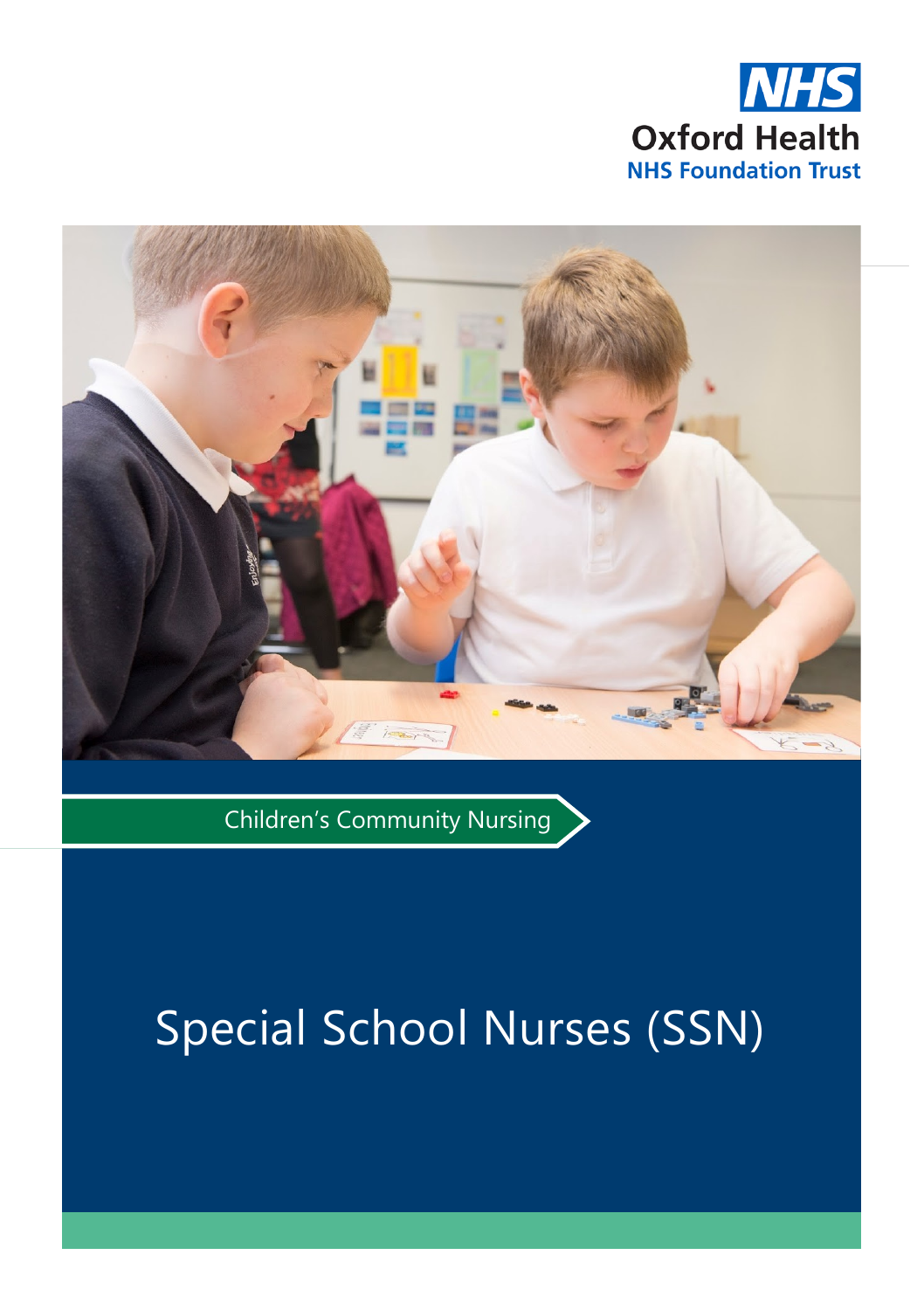#### Who we are

The Special School Nurses team is part of the Community Children's Nursing Service, which delivers high quality nursing care to children and young people with nursing and health needs who are either in schools or other community settings.

#### What we do

We are a team of specialist children's nurses working in designated special schools across Oxfordshire.

Oxfordshire Special School Nursing Service is commissioned to support the Special Schools in Oxfordshire to enable children with complex and life-limiting health conditions to have access to statutory education, using the Oxfordshire Health and wellbeing strategy.

## We achieve this by:

- Assessing, planning, implementing care and evaluating the health needs of individual children.
- Training, advising and supporting school staff in relation to health tasks and care that the child may require during the school day. Training is delivered under the Shared Care Protocols.
- We work in partnership with health, social care and education agencies to ensure that every child's needs are met.
- Health promotion: we promote a healthy lifestyle, empowering children and families to make healthy choices, recognising that there are particular challenges for children with learning difficulties.
- Safeguarding: we are required to safeguard and promote the welfare of children, working in partnership with parents and carers to support them with advice and information, and to signpost to relevant agencies.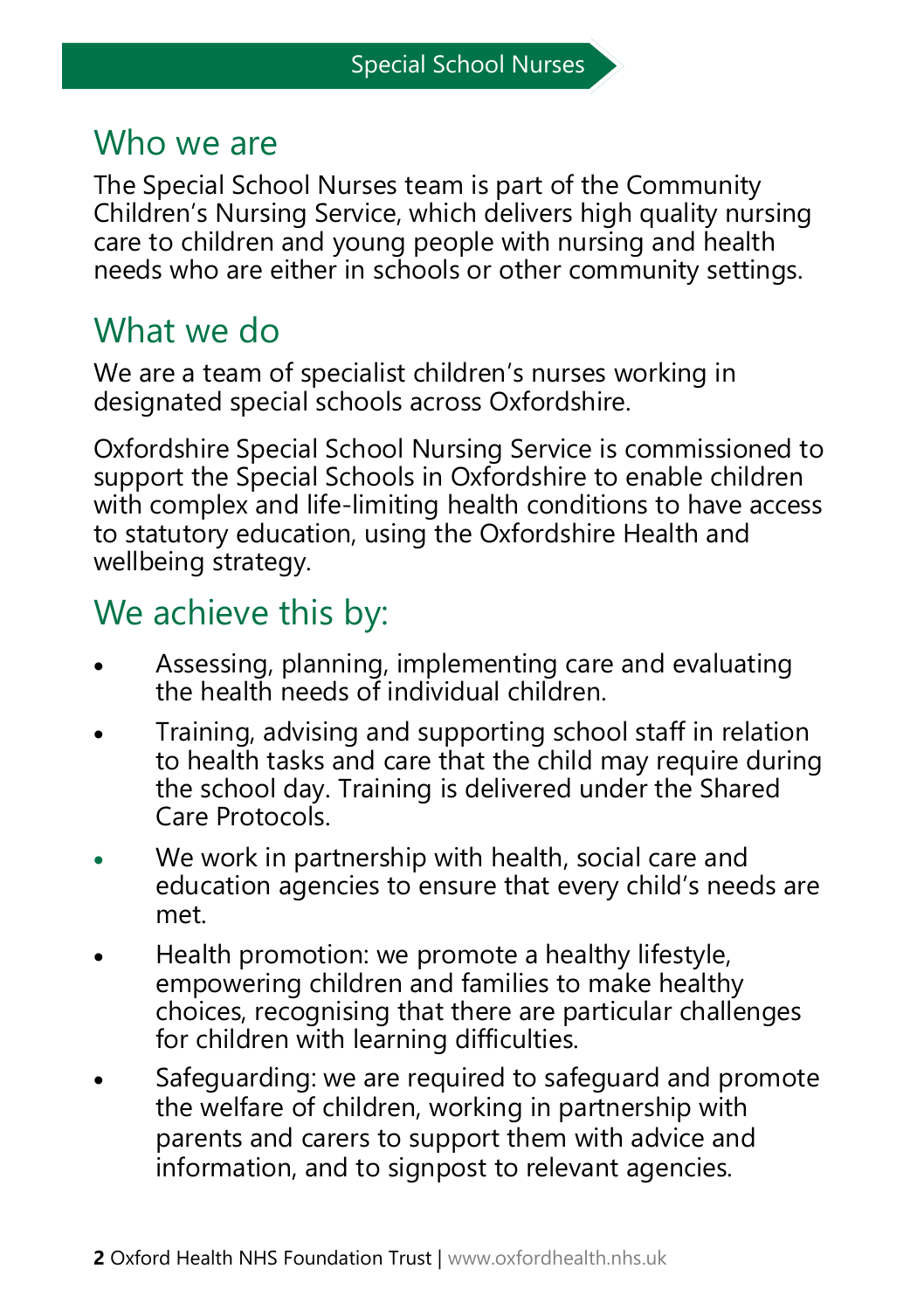## Health services in special schools

To ensure that children optimise their time at school, some health services are offered within schools. These may include:

Regular reviews with the Community Paediatrician or the Learning Disability Child and Adolescent Mental Health Service (LD CAMHS), Immunisation clinics, Orthoptics and other services as appropriate.

#### Information sharing

Information is shared within professional groups on a need-to know basis, maintaining confidentiality at all times. This will be discussed with the child and family and written consent will be obtained.

Data collected by our service is stored in accordance with Oxford Health policy to meet updated regulations.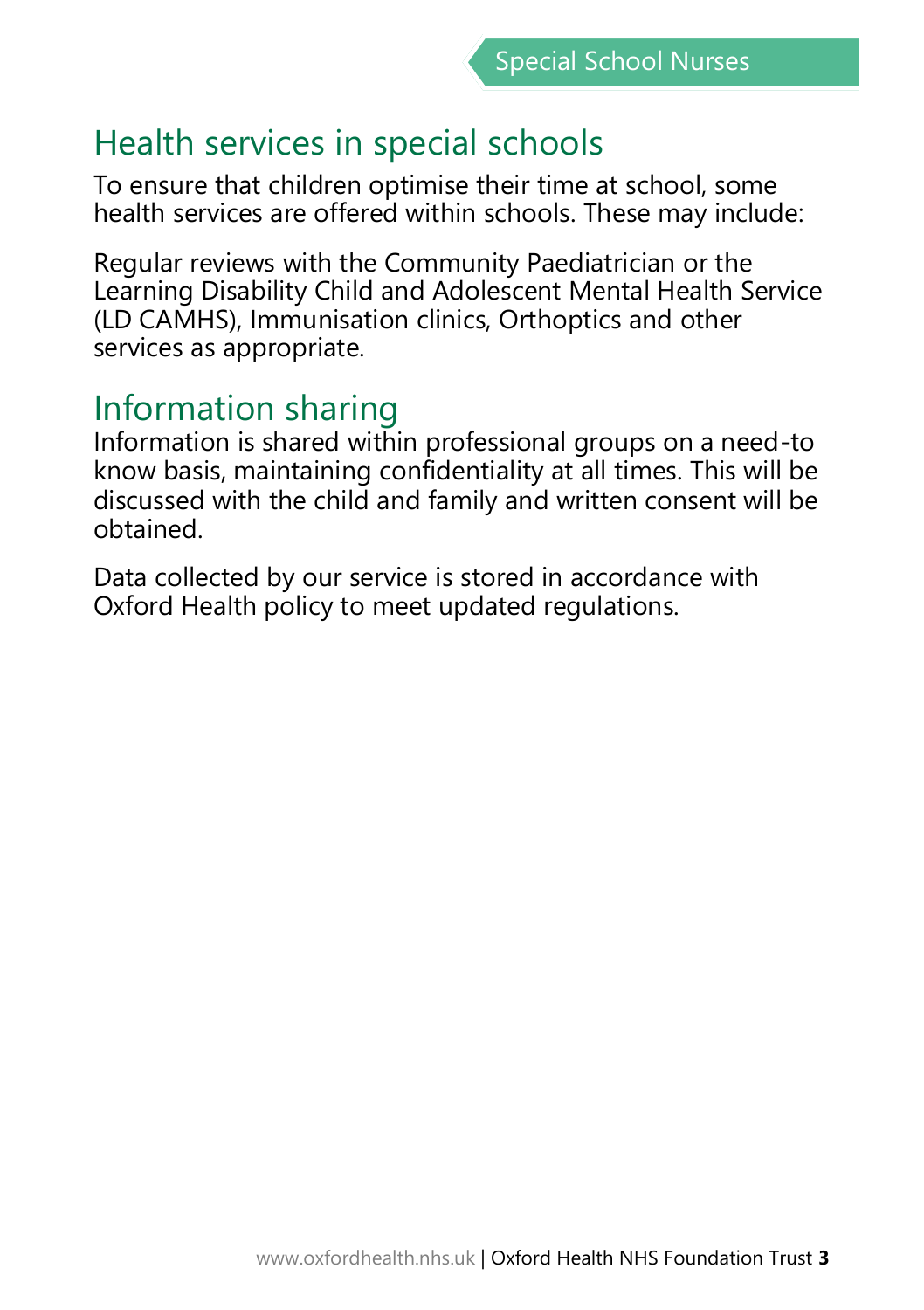# SSN contact details

Bardwell School, Bicester Tel: 01869 242182 Bishopswood School, Sonning Common Tel: 0118 9723501 Frank Wise School, Banbury Tel: 01295 263520 John Watson School, Wheatley Tel: 01865 452725 Kingfisher School, Abingdon Tel: 01235 555512 Mabel Prichard School, Oxford Tel: 01865 748896 Springfield School, Witney Tel: 01993 703963 Fitzwaryn School, Wantage Tel: 01235 764504 Endeavour Academy, Oxford (Advisory support only) Tel: 01865 767766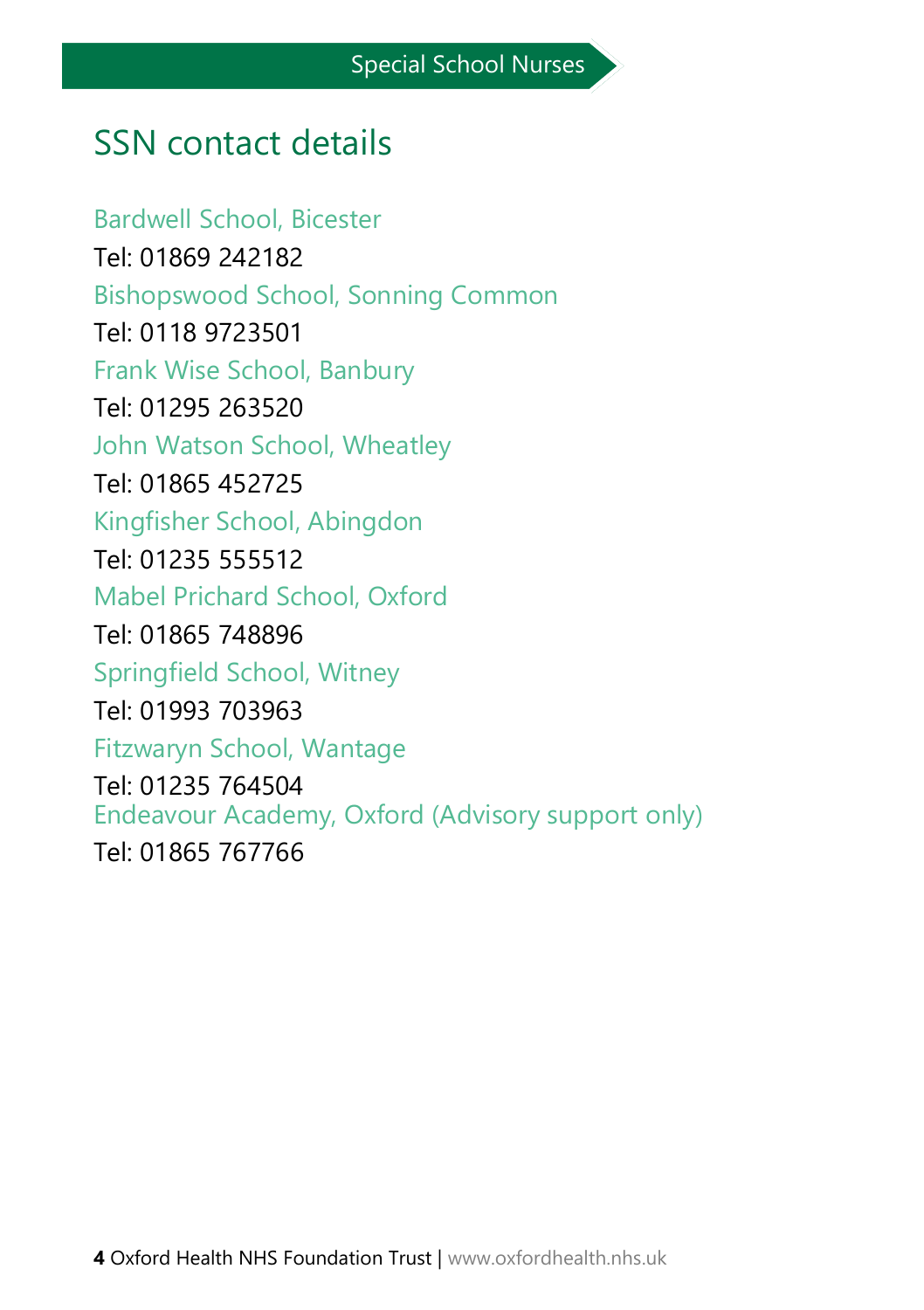## Keeping appointments

If you cannot attend an appointment or no longer need it please let us know so that we can offer it to someone else.

#### Making a comment, suggestion or complaint

The Patient Advisory Liaison Service (PALS) provide advice and support to patients, their families and carers. It also provides on the spot help to sort out any problems or concerns you may have. We would like to know what you think of the services we provide to you. We like to know when things go wrong, so that we can put them right. Contact PALS on 0800 3287971, or email PALS@oxfordhealth.nhs.uk

# "I want great care"

Let us know what you think about our service by completing a short survey at oxfordhealth.iwgc.net - where directed put in the 4 digit code - 1976

#### Student nurses

We are involved in the training of student nurses from Oxford Brookes University.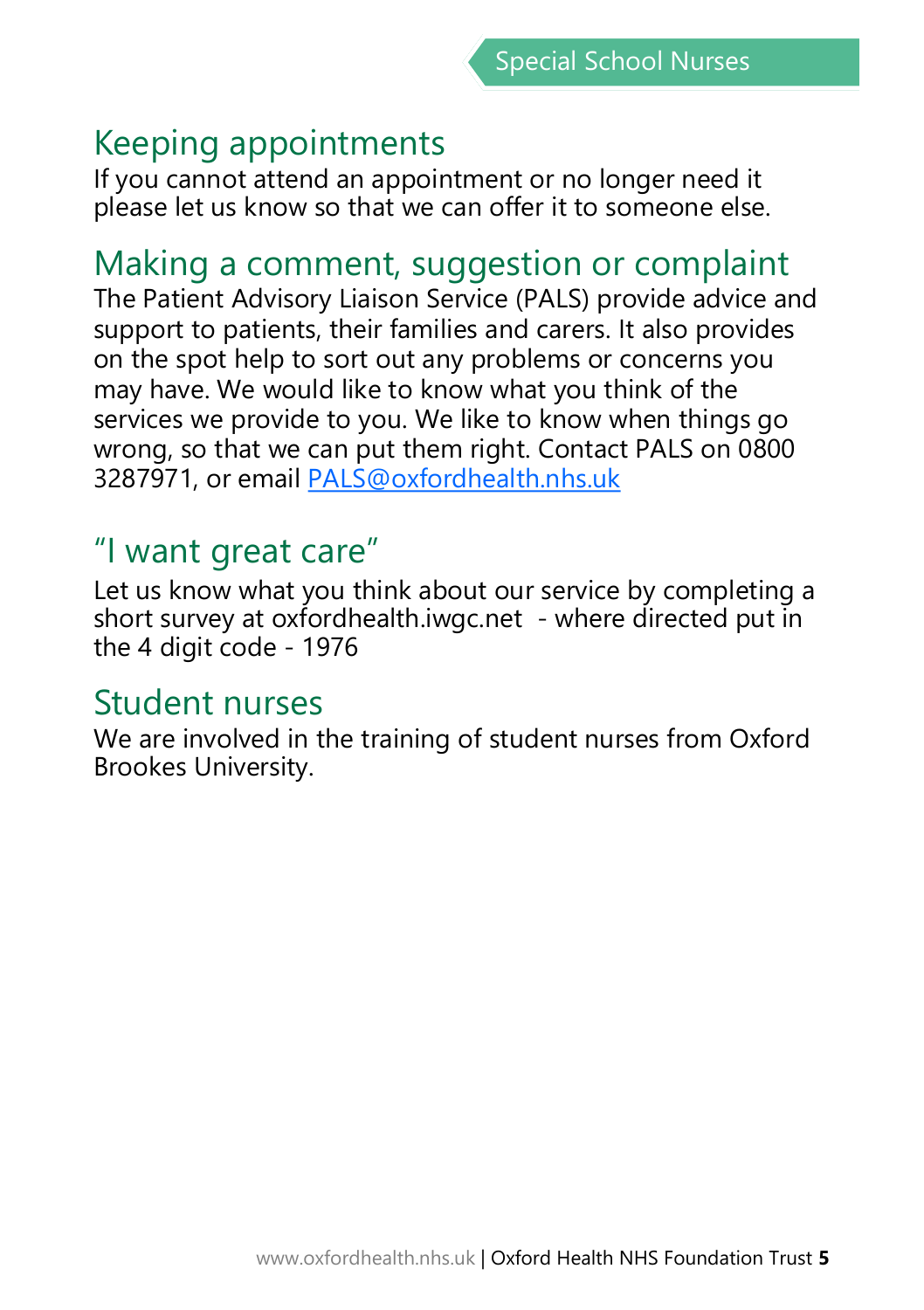## Contact us

The community children's nursing team is based at the following address:

Community Children's Nursing Team Oxford Health NHS Foundation Trust Raglan House 23 Between Towns Road Cowley Oxford OX4 3LX

Tel: 01865 902700 Fax: 01865 261702 Email: CCNTeam@oxfordhealth.nhs.uk

Website: [www.oxfordhealth.nhs.uk/service\\_description/](https://www.oxfordhealth.nhs.uk/service_description/oxfordshire-childrens-community-nursing/) oxfordshire-childrens-[community](https://www.oxfordhealth.nhs.uk/service_description/oxfordshire-childrens-community-nursing/)-nursing/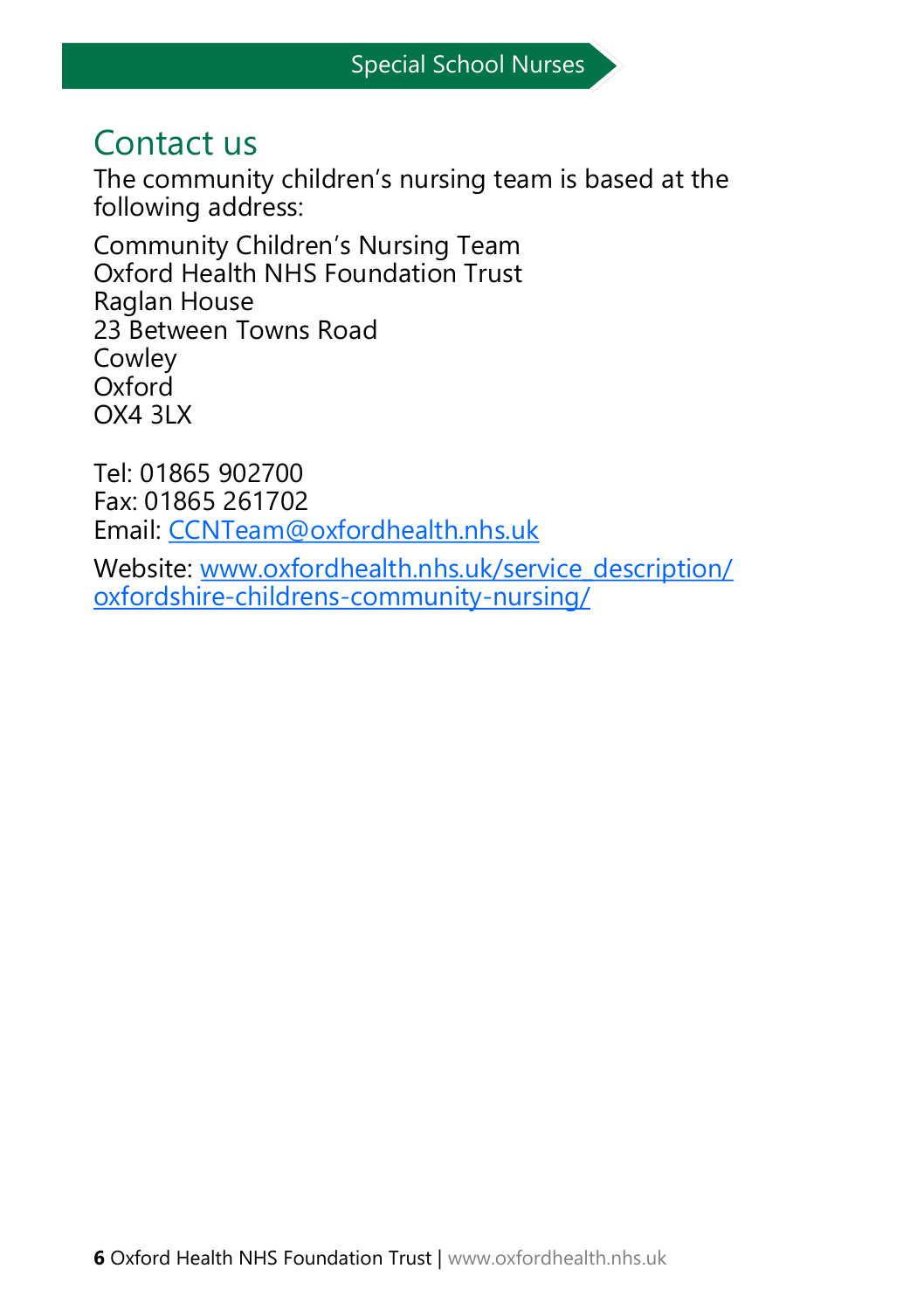Special School Nurses

#### **Notes**